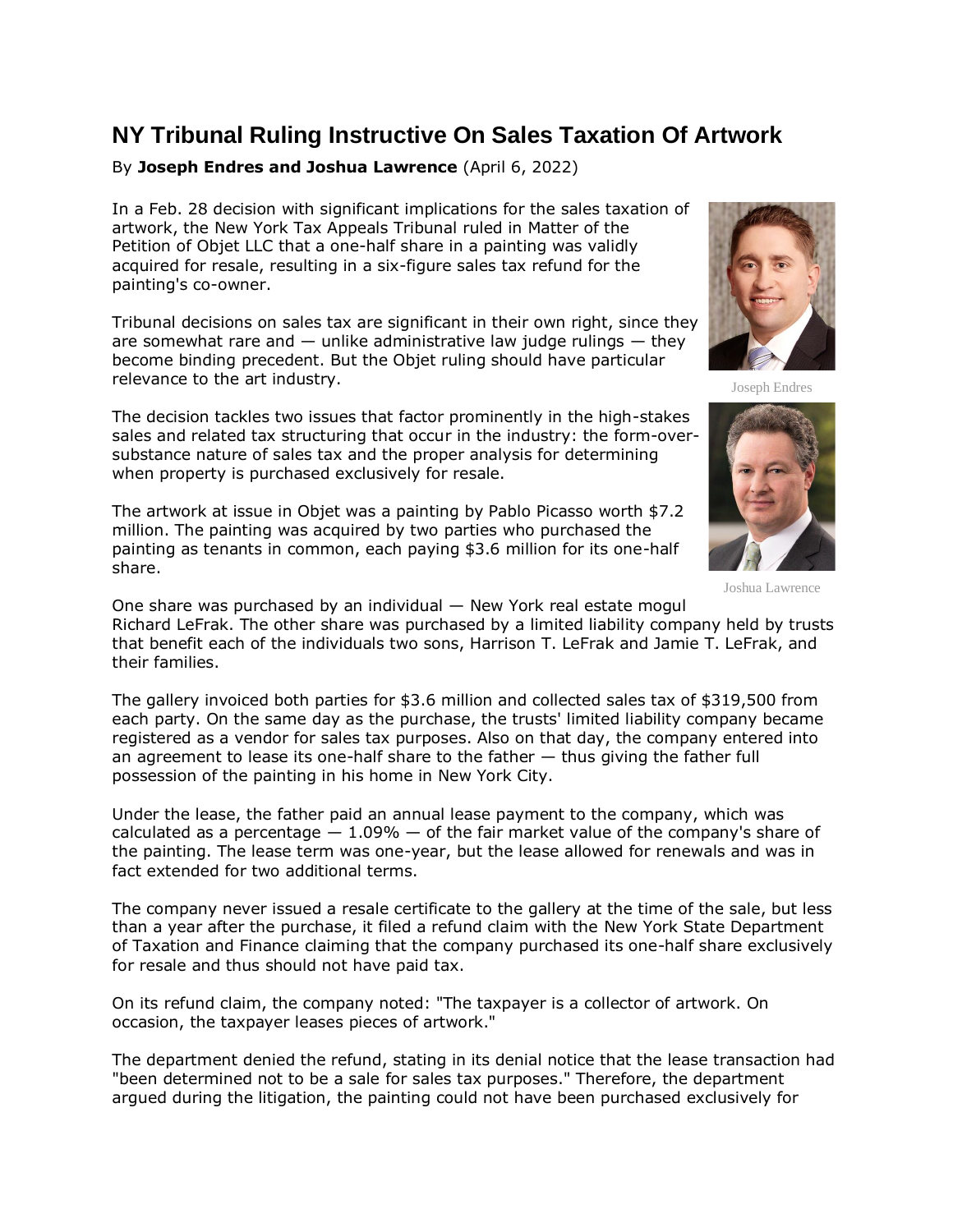resale.

Significantly, the administrative law judge at the Division of Tax Appeals who heard the case prior to the tribunal rejected the department's attempt to look through and disregard the validity of the lease as a bona fide sale. The judge upheld the refund denial nonetheless, concluding that the company failed to show it made the purchase exclusively for resale purposes.

Rather, the judge concluded that the company  $-$  a self-proclaimed collector of artwork  $$ effectively had two purposes for acquiring the artwork: leasing temporarily and eventually collecting, and therefore could not meet its burden of proving the intent at the time of sale was solely to lease the painting.

Among the facts the judge found relevant other than the "collector" designation were the fact the company had never before engaged in leasing artwork, and that the lease only conferred temporary possession to the father, which could be reclaimed at any time.

The tribunal reversed the administrative law judge's determination. The tribunal concurred with the judge that the lease was in fact valid and represented bona fide sale between the parties.

But the tribunal rejected the judge's characterization of the facts regarding the company's resale intent: "The fact that petitioner might, at some point, divert a leased piece of art into its own collection is not evidence that petitioner had such intent at the time it purchased the painting."

The tribunal further noted that if that happened, the department's remedy would be to impose use tax on the company.

Nor did the tribunal agree that a vendor is required to be principally engaged in leasing to obtain a resale exclusion.

And finally, the tribunal noted that the temporary nature of a lease is not evidence of a lack of an intent to resell, emphasizing: "Temporary possession is the essence of a lease transaction and a purchase for the purpose of leasing is a purchase for resale under the Tax Law." In doing so, the tribunal distinguished the facts at issue from those in Matter of P-H Fine Arts Ltd.[1]

In that case, a business owner set up a limited liability company to acquire art. The company issued resale certificates to dealers claiming purchased art was to be offered for sale; yet the facts demonstrated the works were "used" by virtue of being hung on the business's office walls with little attempt to market them. But the tribunal in Objet found that as long as there is "evidence of intent to resell and no evidence of a taxable use" at or after the time of the sale, the resale exclusion is properly allowed.

A significant aspect of the Objet decision is the clarity it brings to interpreting the resale exemption. Section 1101(b)(4) of New York's Tax Law defines a taxable retail sale to include a sale to a person for "any purpose other than … for resale as such" — or for use in performing certain taxable services.[2]

The P-H Fine Arts decision clarified in 1994 that the relevant focus in determining the purpose of a sale is the purchaser's intent at the time of the sale, and that, for the resale exemption to apply, a purchaser has the burden to show the item "was purchased for one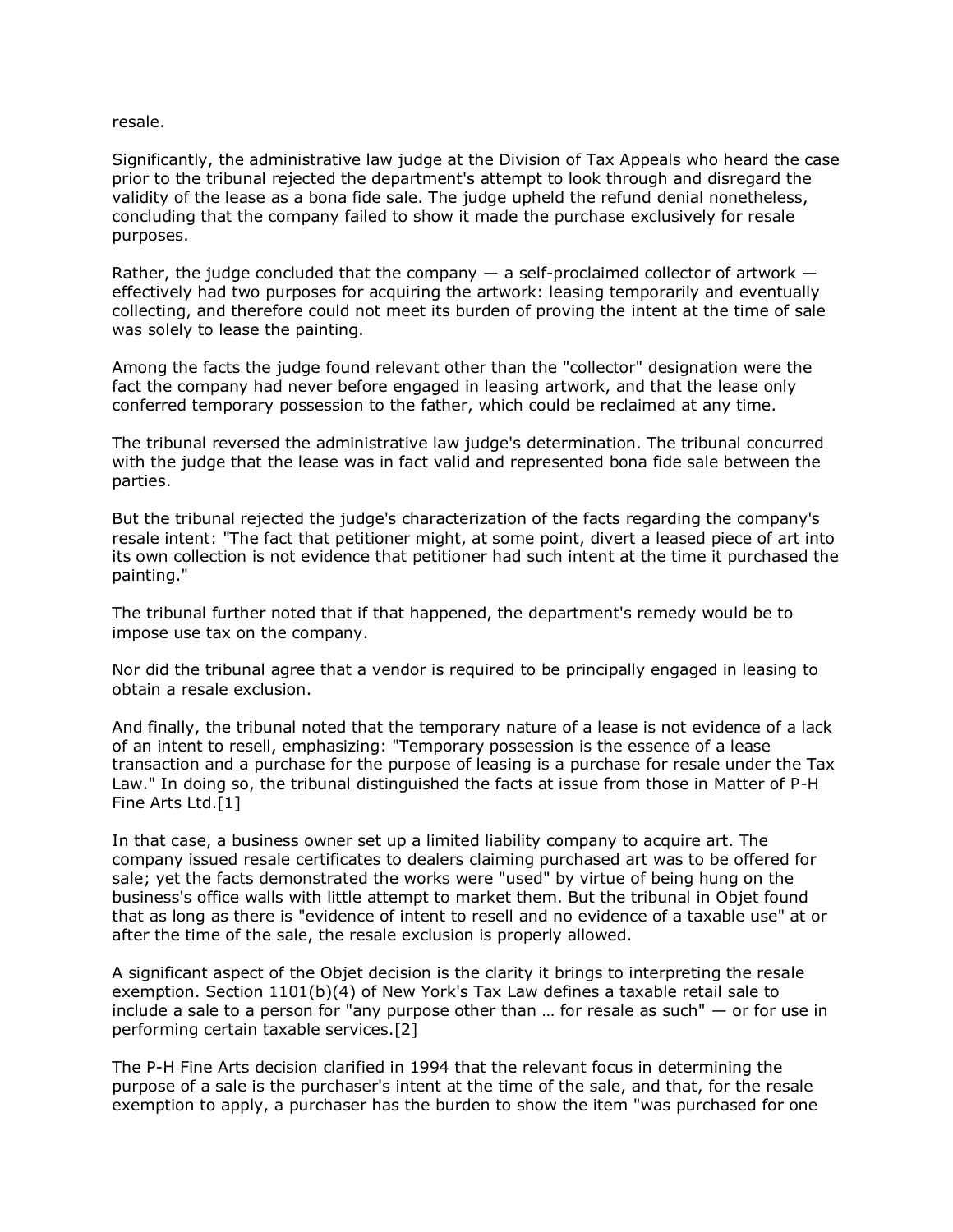and only one purpose: resale." This, according to the tribunal, requires proving not only that the item was purchased with the intent to resell it, but "proving that this was the only purpose" of the purchase.

The taxpayer failed to prove those elements in P-H Fine Arts largely because the evidence showed the artwork was used by the taxpayer  $-$  i.e., hung on its office walls, without ample evidence this was solely to market the works for sale.

The department argued in Objet  $-$  and the judge agreed  $-$  that the company had a dual purpose at the time of the sale: to lease the artwork temporarily, and to, at some point, add it to its collection.

The tribunal rejected that interpretation of the one-and-only-purpose rule, noting that the resale exclusion is properly met "where there is evidence of intent to resell and no evidence of a taxable use." Since there was a lease in place and no evidence of any immediate use other than leasing, the tribunal declined to attribute the possibility of a later use to the intent at the time of the sale.

New York's Legislature actually curtailed the use of the resale exclusion in 2017 by amending Tax Law Section  $1101(b)(4)(v)$  to make certain purchases ineligible for resale treatment — namely, purchases by a single-member limited liability company for resale to the sole member; purchases by a partnership for resale to a partner; and purchases by a trust for resale to a beneficiary.[3]

The stated legislative purpose was to curtail the use of structures similar to that in Objet, which allow the sales tax on large purchases such as artwork to be deferred over many years, rather than paid upfront.

Notably the resale in Objet didn't fall within the transactions specified in the 2017 legislation. For this reason, the Objet decision is also relevant for its reaffirmation — albeit not explicit  $-$  of the form-over-substance nature of sales tax.

Even after the 2017 legislation, the department made it clear that even though the amendment foreclosed the resale exclusion from being claimed on the three referenced transactions, the amendment did not affect the taxability of the leases themselves. Thus, the department clearly anticipated that artwork leases themselves — even between a single-member limited liability company disregarded for income tax purposes and its sole member  $-$  to be bona fide sales for sales tax purposes.

And indeed, as Objet demonstrates, art-leasing structures are still used and can have beneficial sales tax implications. The fact that both the administrative law judge and the tribunal refused to ignore the validity of the lease structure here — despite the familial connection between the parties and despite the department's argument that the lease was substantively meaningless given the joint right to possess the painting  $-$  reaffirms the high hurdle the department must clear to look through otherwise legal entities or agreements for sales tax purposes.

*[Joseph N. Endres](https://www.hodgsonruss.com/professionals-Joseph-Endres.html) and [Joshua K. Lawrence](https://www.hodgsonruss.com/professionals-Joshua-Lawrence.html) are partners at [Hodgson Russ LLP.](https://www.law360.com/firms/hodgson-russ)*

*The opinions expressed are those of the author(s) and do not necessarily reflect the views of the firm, its clients, or Portfolio Media Inc., or any of its or their respective affiliates. This*